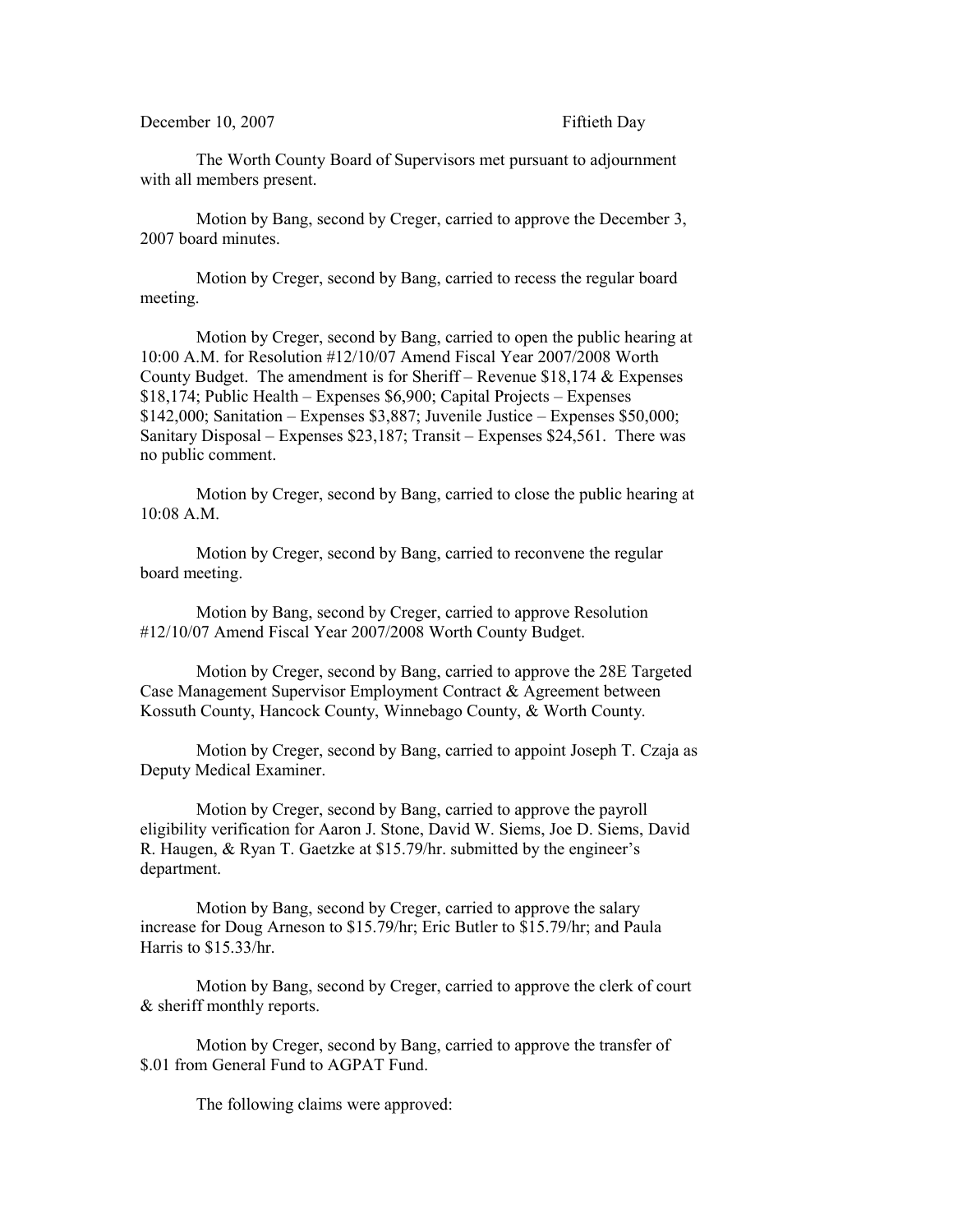| A & I Auto Body, Service-Eng179.75          |  |
|---------------------------------------------|--|
|                                             |  |
| A-Best Sew & Vac, Service-Gsr36.90          |  |
| Airgas North Central, Supplies-Eng107.79    |  |
| Albert Lea Seed House, Supplies-Con270.50   |  |
| Alliant Energy, Service-Eng1,552.17         |  |
|                                             |  |
|                                             |  |
| Service-Mha128.78                           |  |
|                                             |  |
|                                             |  |
|                                             |  |
| Aronsen, Rolf, Service-Att2,170.00          |  |
| Auto Glass Center Inc, Service-Eng153.69    |  |
| Bancard Center, Supplies-Dap390.94          |  |
| Berge Oil Company, Fuel-Eng45,304.88        |  |
|                                             |  |
| Bmc Aggregates Lc, Maint-Con88.96           |  |
| Bruesewitz Chevrolet, Maint-Hha186.00       |  |
|                                             |  |
| Carquest Auto Parts, Service-Eng1,536.08    |  |
|                                             |  |
|                                             |  |
| CDC Distributing, Supplies-Nur119.80        |  |
| CDW Government, Inc, Equip-Dap5,389.77      |  |
| Cerro Gordo Co Sheriff, Service-Att17.00    |  |
|                                             |  |
| City of Grafton, Rutf-Eng758.40             |  |
| City of Hanlontown, Rutf-Eng271.49          |  |
|                                             |  |
| City of Kensett, Service-Eng41.50           |  |
|                                             |  |
| City of Manly, Service-Eng23.80             |  |
| City of Northwood, Service-Eng34.00         |  |
|                                             |  |
|                                             |  |
|                                             |  |
|                                             |  |
| D & L Equipment, Service-Con868.36          |  |
| Department Of Human Ser, Ser-Mha1,733.97    |  |
| Diamond Mowers Inc, Exp-Con30.30            |  |
| Ehrich, Cherrice, Mileage-Mha37.67          |  |
| Electronic Engineering, Service-Ema15.00    |  |
|                                             |  |
| Electronic Specialties, Service-Eng110.00   |  |
| Eliot Inc, Service-Eng126.00                |  |
| Fallgatter's Market, Supplies-Con80.37      |  |
|                                             |  |
|                                             |  |
| Feder's Prairie Seed Co., Suppl-Con4,285.00 |  |
| Finley, Wayne, Service-Sdp20.00             |  |
| Fisher, Jane, Exp-Mha145.53                 |  |
|                                             |  |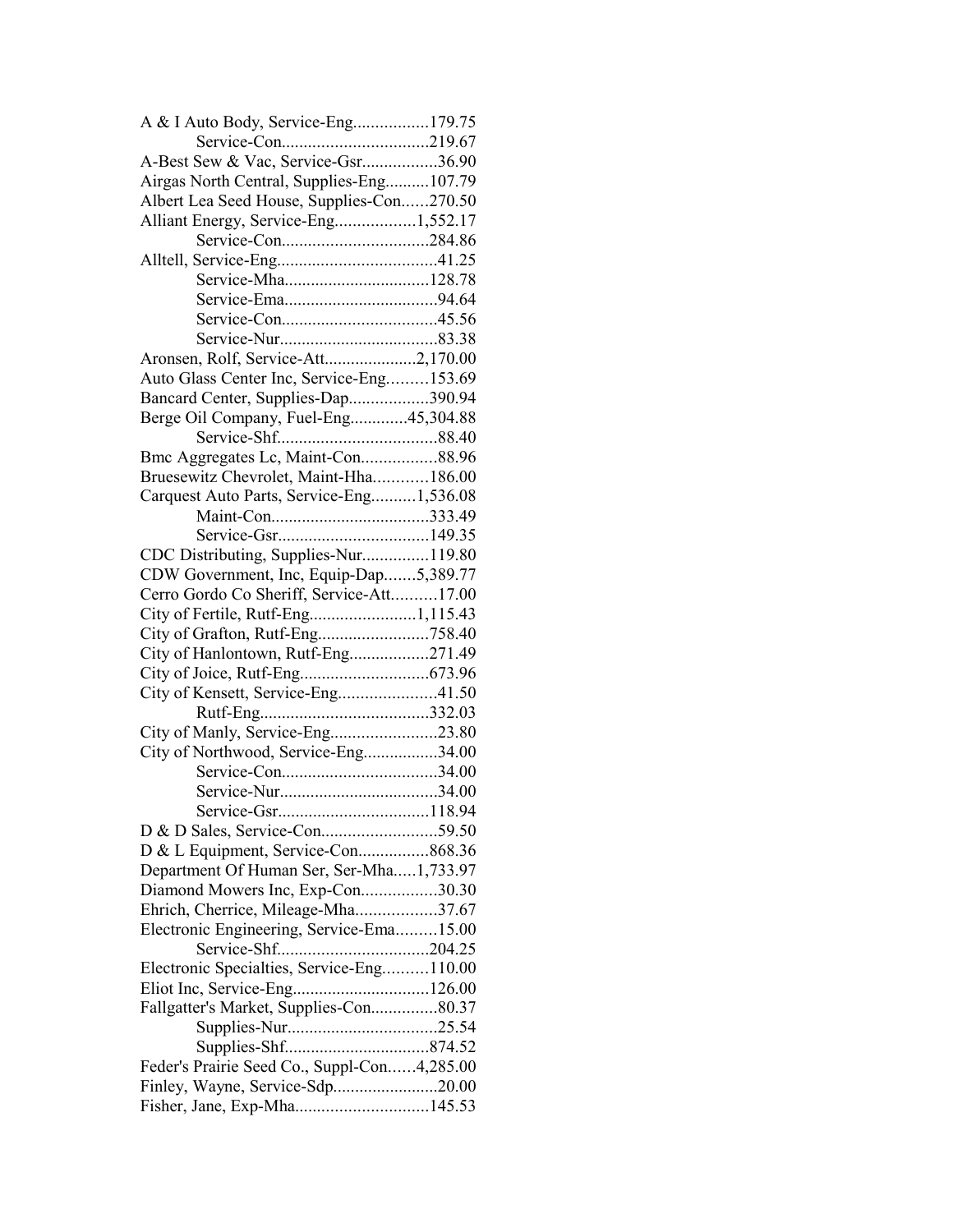| Greve Law Office, Service-Att101.00        |  |
|--------------------------------------------|--|
| Groveline, Service-Gsr445.42               |  |
| Hancock County Auditor, Mileage-Aud64.52   |  |
| Hanson, Jake, Exp-Trs138.11                |  |
| Heartland Inn - Airport, Edu-Sup79.18      |  |
| Heartland Power Coop, Service-Con79.50     |  |
| Hogen Lawn Care, Service-Con275.00         |  |
| Horan, Teri Lee, Supplies-Shf53.05         |  |
|                                            |  |
| Hygienic Laboratory Acct, Service-Con11.00 |  |
| IA Dept of Agriculture, Renewal-Eng15.00   |  |
| IA Workforce Development, Serv-Gsr125.00   |  |
|                                            |  |
|                                            |  |
| Iowa County Atty's Assoc, Edu-Att270.00    |  |
| Iowa Dept of Human Ser, Serv-Mha1,863.32   |  |
|                                            |  |
| J & J Machining Welding, Suppl-Eng29.15    |  |
|                                            |  |
| Jensen, Bobbie, Mileage-Mha70.21           |  |
| Kenison, Elizabeth, Exp-Rec152.71          |  |
| L R Falk Const Co, Rock-Eng7,253.88        |  |
| Larsen Plumbing, Service-Gsr489.93         |  |
| Larsons Hardware Hank, Supplies-Ema21.78   |  |
| Lawson Products Inc, Parts-Eng131.32       |  |
| Lestrud, Scott, Supplies-Eng129.99         |  |
| Liberty Square, Service-Mha1,224.60        |  |
| Low's Standard, Fuel-Asr59.00              |  |
| Marshall & Swift Inc, Service-Gsr15.85     |  |
| Mason City Fire and Resc, Serv-Mex300.00   |  |
| Matt Parrott & Sons Co, Supplies-Dap154.18 |  |
|                                            |  |
| Mechem, Elsie L, Mileage-Mha99.31          |  |
|                                            |  |
|                                            |  |
|                                            |  |
|                                            |  |
| Mi-B & J Water, Service-Shf10.00           |  |
|                                            |  |
| Mireles, Jessie, Mileage-Mha374.33         |  |
| Mireles, Sandra, Mileage-Mha491.51         |  |
| Mitchell Co Sheriff, Service-Shf500.00     |  |
| Mitchell County Ema, Mileage-Ema341.31     |  |
| Mueller, Dean A, Mileage-Ema120.23         |  |
|                                            |  |
| Nasby's Radiator Service, Service-Con95.00 |  |
|                                            |  |
| Niebur, Ellen, Mileage-Mha67.43            |  |
| North Iowa Sand & Gravel, Rep-Eng1,005.30  |  |
| Northwood Ag Products, Supplies-Con86.76   |  |
|                                            |  |
| Northwood Sanitation, Service-Gsr145.00    |  |